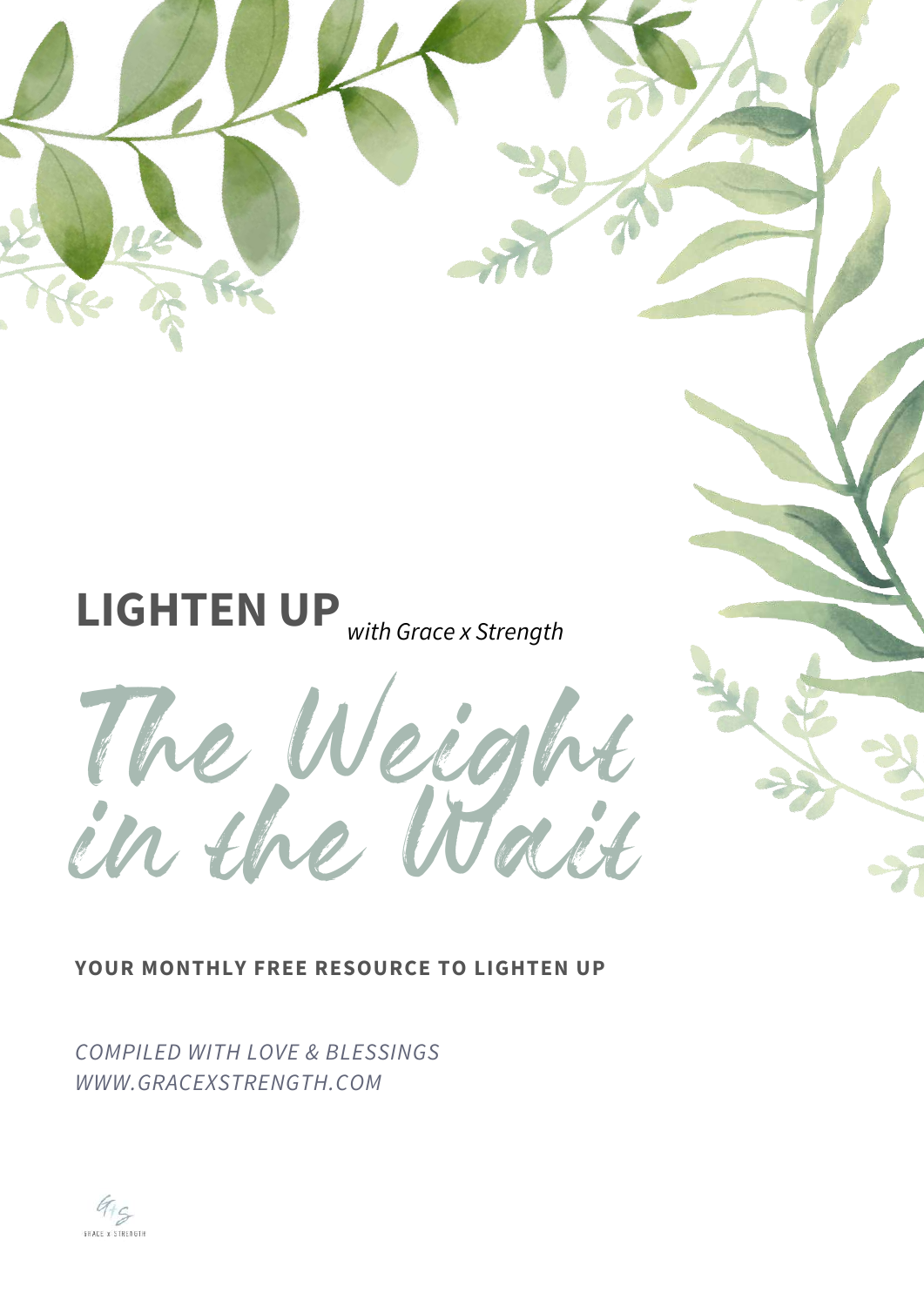## GRACE X STRENGTH *"Choose Your Own Surrender"*

*~ Desireeh Chevere ~*

There are two types of people in this world: people who carry as many groceries as they can from the car to their house OR people who make multiple trips from the car to their house because they don't want to carry a lot. I am the first person. I rather carry all the weight and make it quick than make multiple trips and go slow. I suspect this is many people's stories as well - carrying all this weight because they don't want to spend time going the slower and lighter way, they would rather be in pain for a little bit to make things go by faster. However, the problem with carrying too much in one go is the risk of dropping things on the way or simply not making it to the car in one go anyways, because of how heavy things are.

You may begin the trip thinking you got it, but then halfway through making it to the kitchen to put the bags down you have already dropped the eggs and the sauces. Now there is a mess that you have to spend time cleaning up. This principle is often the story in our daily lives, as well. We carry on through the day taking on unnecessary burdens and weight, because we think we can carry them.

This may look like carrying the weight of trying to figure out how you are going to feed your family, pay the bills, stay on top of work and have somewhat of a social life while also trying to avoid getting the Coronavirus. This may look like trying to figure out trying to stay sane living alone with no job and seemingly no way out. There are so many different scenarios I could talk about that involves us worrying and carrying the weight of things we don't have control over and don't have the answers to. However, there is a light at the end of the tunnel. There is a way out. It may not look like how you want but it is still a way forward.

This good news is Jesus, who died on a cross for me and you, but who rose again so that we may have life. Life to the fullest.

Jesus said in the Sermon on the Mount,

"*Come to me, all you who are weary and burdened, and I will give you rest. Take my yoke upon you and learn from me, for I am gentle and humble in heart, and you will find rest for your souls. For my yoke is easy and my burden is light.*" ~Matthew 11:28-30

Going to Jesus and giving him your burdens can look different for each person, but the principle is the same. It can look like surrendering your day to Jesus first thing in the morning and deciding you will live that day close to him. It can look like going to Jesus at the end of the day and giving him the weight and the troubles from the day and trusting Him with it all. We can go to Jesus about all things and trust Him with everything. But that requires us to lay it all down to Him. We have to let things go and let Him carry it for us. Do what you can but leave the rest up to him.

"*Do not be anxious about anything but in every situation, by prayer and petition, with thanksgiving, present your requests to God. And the peace of God, which transcends all understanding, will guard your hearts and minds in Christ Jesus.*" ~Philippians 4:6-7

This is probably not something new to you. The point being, there is no one way to surrender your troubles. How you choose to surrender can look completely different to the way someone else does it. All that matters is that you do. And that you actively choose your own way of surrendering every, single day.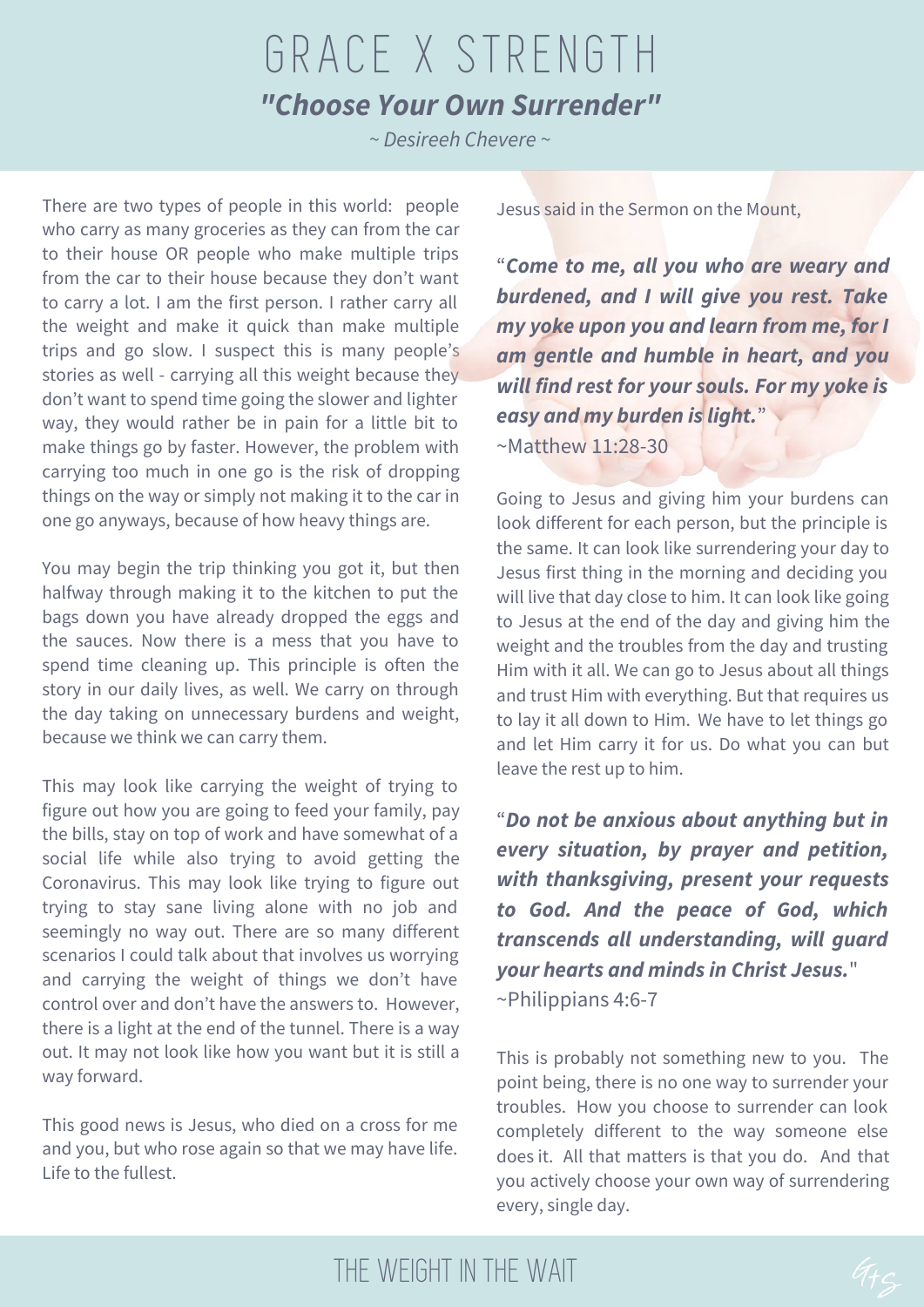## GRACE X STRENGTH **REFLECTIONS & MEDITATIVE EXERCISE** ~ Josephine Lau ~

- 1. Practise this at the end of a day.
- 2. Whereever you are, take 5 minutes out. You don't have to find a specific space. Just whereever you are situated after your 'required duties' for the day has finished.
- 3. Observe your breath and lengthen them out. Feel yourself in your body.
- 4. Bring your awareness to your neck and shoulder area. Take a few breaths and use your exhalations to release tension in that area. Imagine physical weights being unloaded off your shoulder on each exhale.
- 5. Acknowledge the fact that your burdens are real. Acknowledge that your time in the day to carry them has also lapsed and that it's time to put them down to take a rest.
- 6. Take one more audio exhale through the mouth as you release 'aahhhh'...
- 7. Give thanks to God for your day's work and ask for Him to take off any unnecessary loads you have laid down.
- 8. As you wake next morning, notice whether the weight of the burdens are less and only pick up what is yours to carry for the day.
- 9. Repeat this exercise as many times as you can remember to and journal your reflections.

\_\_\_\_\_\_\_\_\_\_\_\_\_\_\_\_\_\_\_\_\_\_\_\_\_\_\_\_\_\_\_\_\_\_\_\_\_\_\_\_\_\_\_\_\_\_\_\_\_\_\_\_\_\_\_\_\_\_\_\_\_\_\_\_

 $\overline{\phantom{a}}$  , and the set of the set of the set of the set of the set of the set of the set of the set of the set of the set of the set of the set of the set of the set of the set of the set of the set of the set of the s

\_\_\_\_\_\_\_\_\_\_\_\_\_\_\_\_\_\_\_\_\_\_\_\_\_\_\_\_\_\_\_\_\_\_\_\_\_\_\_\_\_\_\_\_\_\_\_\_\_\_\_\_\_\_\_\_\_\_\_\_\_\_\_\_\_

\_\_\_\_\_\_\_\_\_\_\_\_\_\_\_\_\_\_\_\_\_\_\_\_\_\_\_\_\_\_\_\_\_\_\_\_\_\_\_\_\_\_\_\_\_\_\_\_\_\_\_\_\_\_\_\_\_\_\_\_\_\_\_\_\_

 $\mathcal{L} \left( \mathcal{L} \right) = \mathcal{L} \left( \mathcal{L} \right)$ 

\_\_\_\_\_\_\_\_\_\_\_\_\_\_\_\_\_\_\_\_\_\_\_\_\_\_\_\_\_\_\_\_\_\_\_\_\_\_\_\_\_\_\_\_\_\_\_\_\_\_\_\_\_\_\_\_\_\_\_\_\_\_\_\_\_

 $\mathcal{L}=\{x_1,\ldots,x_n\}$  , we can also an expectation of  $\mathcal{L}$ 

 $\_$  , and the set of the set of  $\mathcal{M}$  , and the set of the set of the set of the set of the set of the set of the set of the set of the set of the set of the set of the set of the set of the set of the set of the set o

\_\_\_\_\_\_\_\_\_\_\_\_\_\_\_\_\_\_\_\_\_\_\_\_\_\_\_\_\_\_\_\_\_\_\_\_\_\_\_\_\_\_\_\_\_\_\_\_\_\_\_\_\_\_\_\_\_\_\_\_\_\_\_\_

\_\_\_\_\_\_\_\_\_\_\_\_\_\_\_\_\_\_\_\_\_\_\_\_\_\_\_\_\_\_\_\_\_\_\_\_\_\_\_\_\_\_\_\_\_\_\_\_\_\_\_\_\_\_\_\_\_\_

#### **JOURNAL YOUR REFLECTIONS:**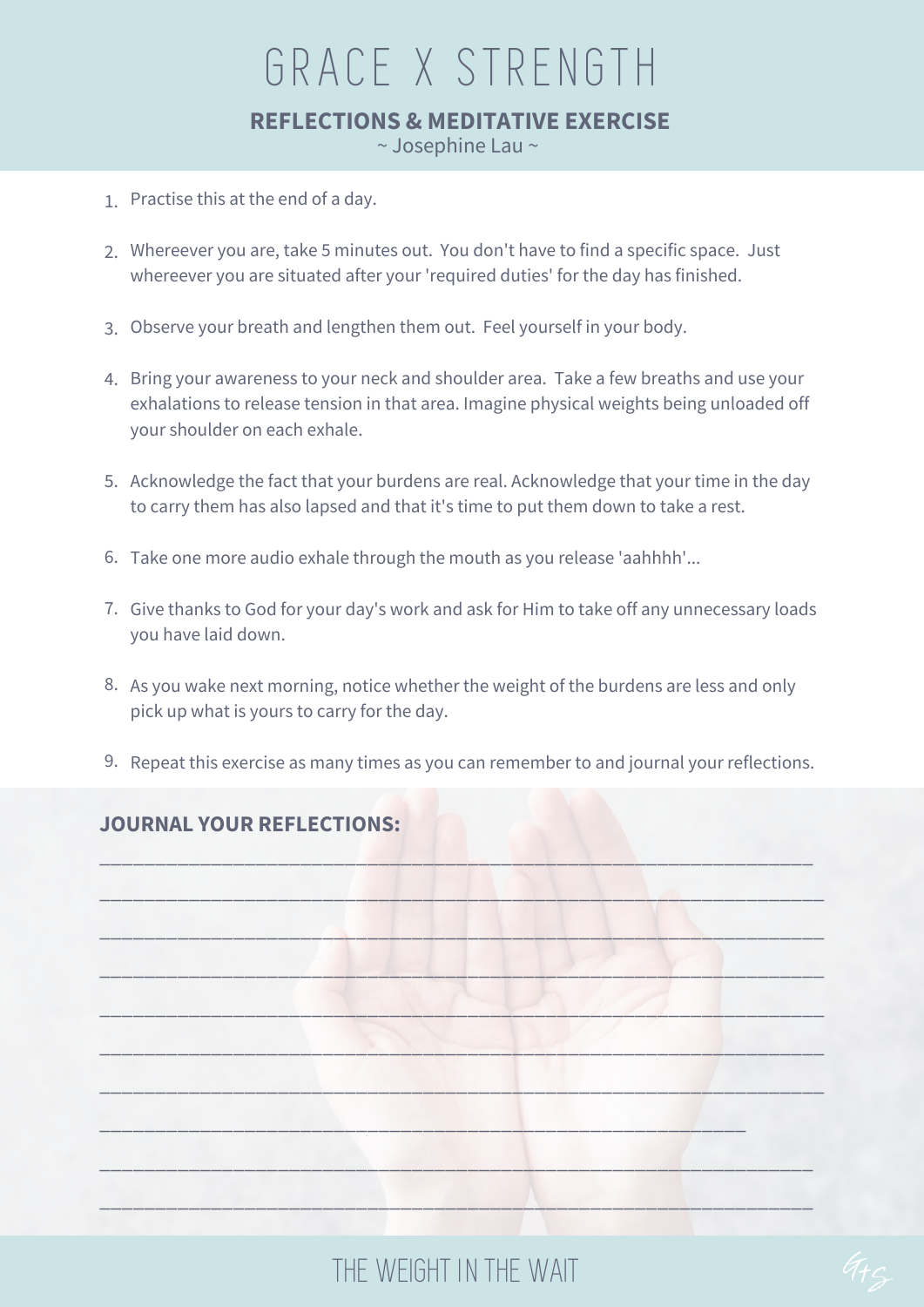## THE WEIGHT IN THE WAIT

### **YES, I'LL TRY NOW!**

## DON'T HAVE AN ACCOUNT WITH US YET? TRY IT OUT - **3 MONTHS FREE ACCESS**

GRACE X STRENGTH

**RECOMMENDED CLASSES**



**REVERSING BAD HABITS | Athletes & Martial Artists Upper Body Class**



**LIGHTEN UP |**

**STRENGTHEN & RELEASE | Yoga Flow with Weights**

**MIND OVER MATTER | Yoga Flow with Weights**



**POWERING FORWARD | Athletes & Martial Artists Lower Body Class**



**PREPARATION | Warm Up Class for Athletes & Martial Artists**

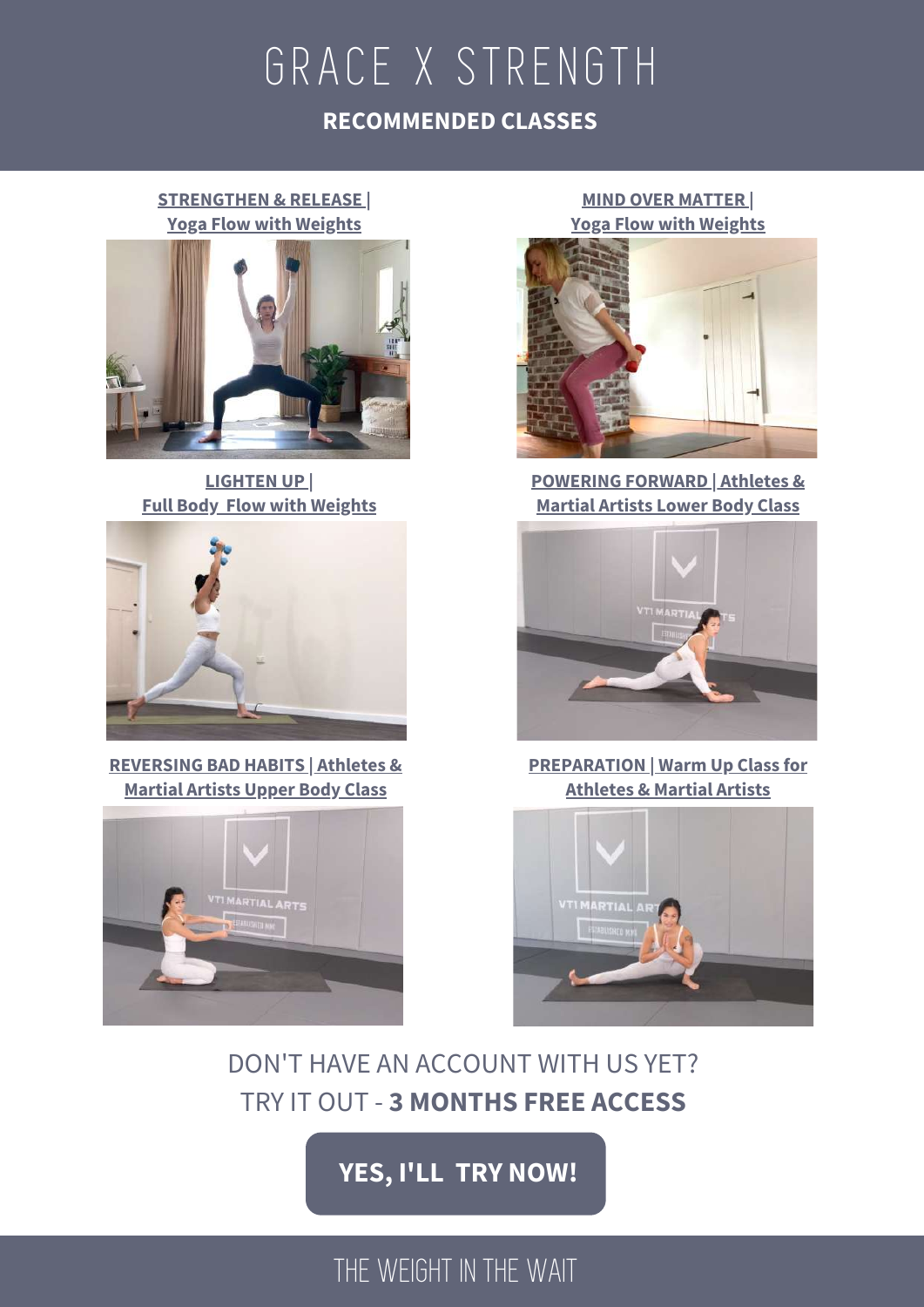# GRACE X STRENGTH

## **FAITH & FITNESS PLANNER**

|                               | <b>MONTH - YEAR:</b>        |  | <b>WE RECOMMEND 3 YOGA SESSIONS A WEEK!</b> |                  |
|-------------------------------|-----------------------------|--|---------------------------------------------|------------------|
|                               | <b>INTENTIONS / GOALS :</b> |  |                                             |                  |
|                               | <b>SESSION 1</b>            |  | <b>SESSION 2</b>                            | <b>SESSION 3</b> |
| $\blacktriangleright$<br>WEEK |                             |  |                                             |                  |
| WEEK <sub>2</sub>             |                             |  |                                             |                  |
| WEEK <sub>3</sub>             |                             |  |                                             |                  |
| WEEK4                         |                             |  |                                             |                  |
| <b>WEEK5</b>                  |                             |  |                                             | $\sqrt{2}$       |

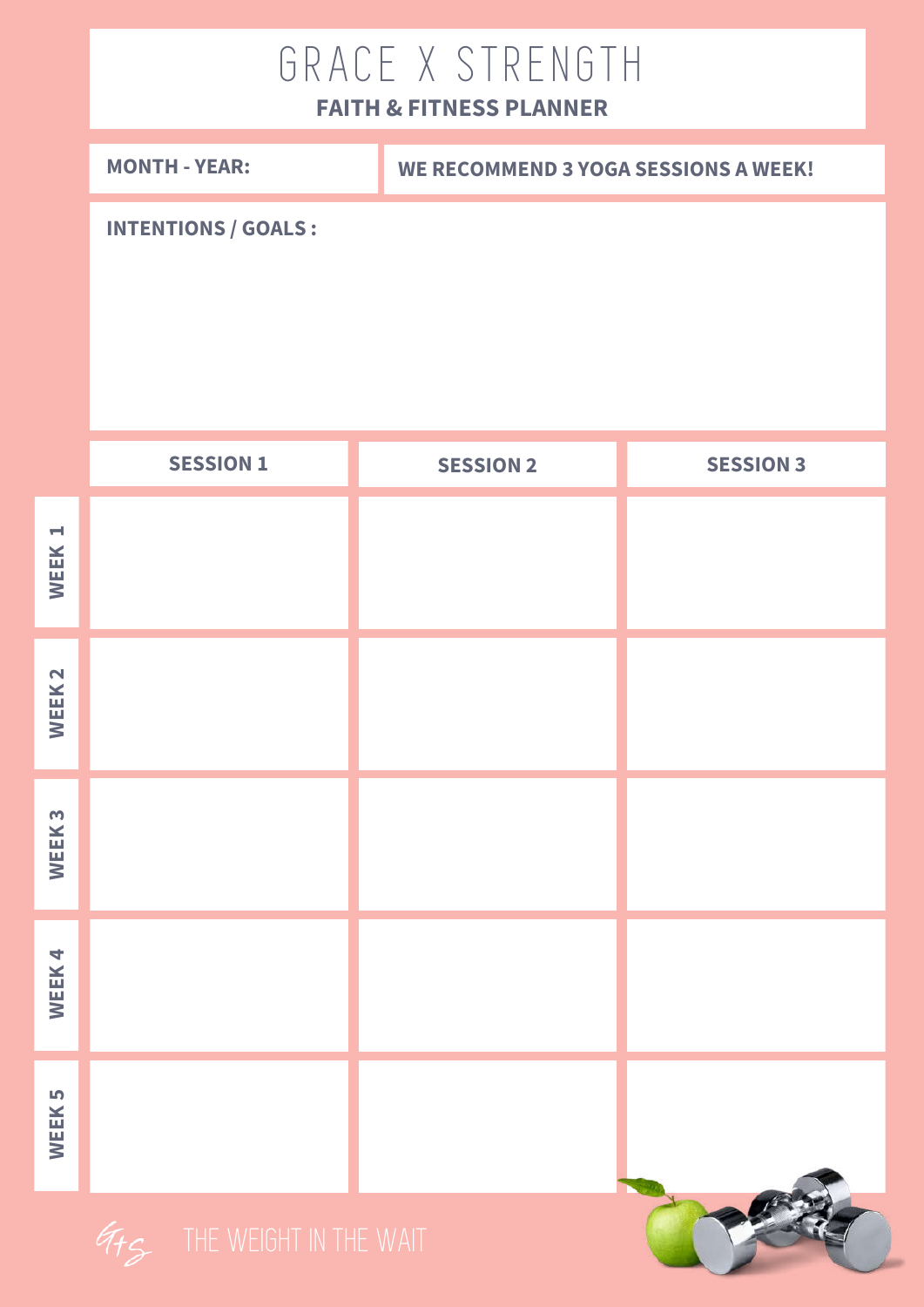# GRACE X STRENGTH

**LECTIO DIVINA**

*~ Josephine Lau ~*

**Lectio Divina** is a contemplative way of reading the Bible. It dates back to the early centuries of the Christian Church and was established as a monastic practice by Benedict in the 6th century. It is a way of praying the scriptures that leads us deeper into God's word. We slow down. We read a short passage more than once. We chew it over slowly and carefully. We savour it. Scripture begins to speak to us in a new way. It speaks to us personally, and aids that union we have with God through Christ who is Himself the Living Word.

(Source: https://www.anglicancommunion.org/)

There are **5 steps** to the Lectio Divina practice as follows:

#### **Quieting (***Silencio***)** 1.

- a. Sit comfortably and quiet heart and mind
- b. Slow down and lengthen your breaths
- c. Be in God's presence

#### **Reading (***Lectio***)** 2.

- a. Read the verse and listen
- Notice any words that draw your attention b.
- Observe 1 minute of silence to listen c.

#### **Meditation (***Meditatio***)** 3.

- a. Read the verse again and reflect
- b. Chew on the words, digest it
- c.Observe 1 minute of silence as you notice any thoughts or feelings that come to you from the verse

#### **Prayer (***Oratio***)** 4.

-

- a. Read the verse again
- Ask Jesus to reveal to you what He wants you to see, hear and know b.

#### **Contemplation (***Contemplatio***)** 5.

a. Observe 1 minute of silence as you surrender your heart, soul, mind & body to Jesus and let the Holy Spirit work within you.

#### **LECTIO DIVINA VERSE**

"*Are you tired? Worn out? Burned out on religion? Come to me. Get away with me and you'll recover your life. I'll show you how to take a real rest. Walk with me and work with me—watch how I do it. Learn the unforced rhythms of grace. I won't lay anything heavy or ill-fitting on you. Keep company with me and you'll learn to live freely and lightly.*" ~ *Matthew 11:28-30 (MSG)*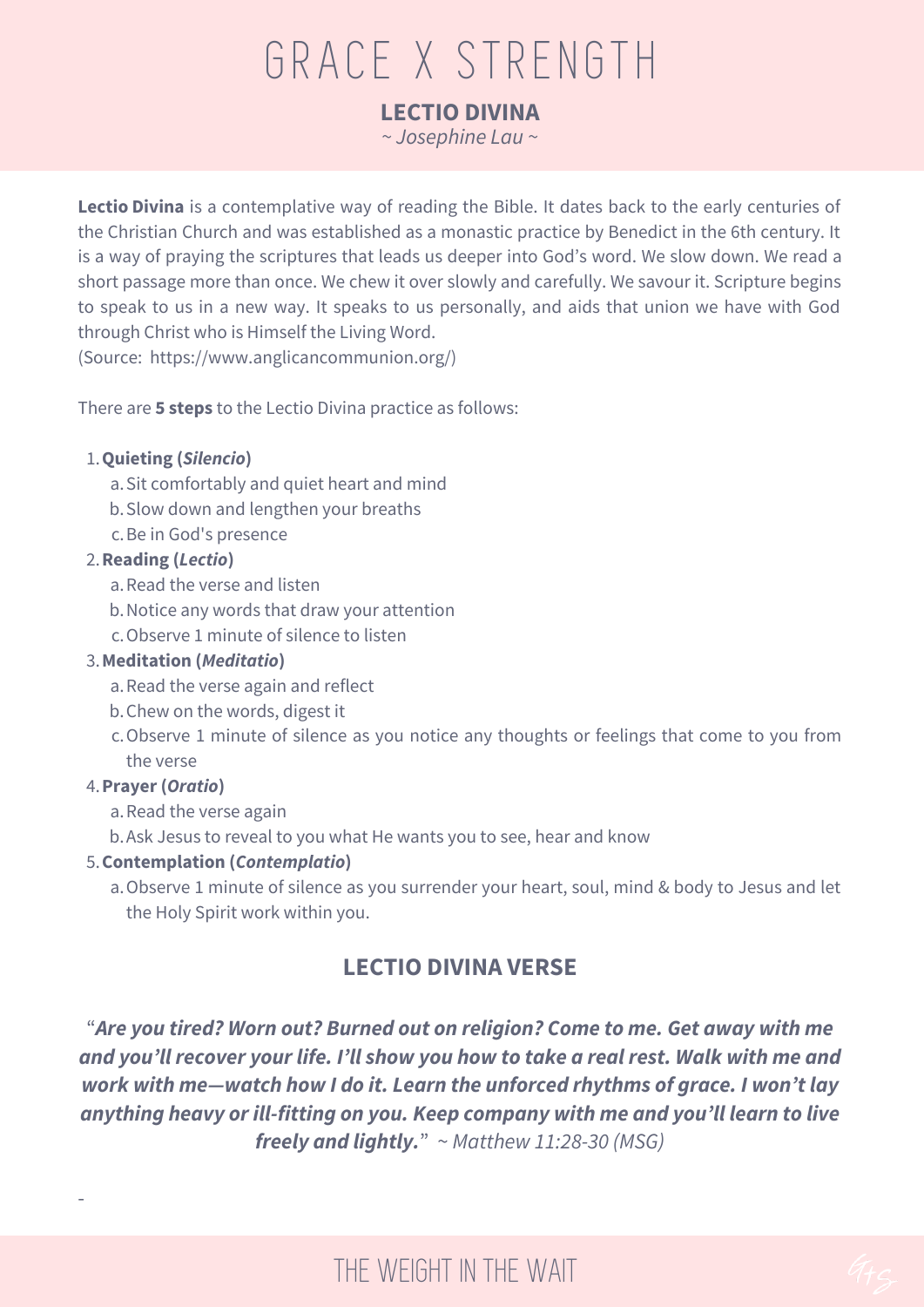# GRACE X STRENGTH **PRAYER CARDS**

- Cut out these prayer & scripture cards - Write down your prayers on the blank prayer cards - Drop them into a cookie jar or nice glass jar - Review your prayers - Remember to thank the Lord for answered prayers

"*Are you tired? Worn out? Burned out on religion? Come to me. Get away with me and you'll recover your life. I'll show you how to take a real rest. Walk with me and work with me—watch how I do it. Learn the unforced rhythms of grace. I won't lay anything heavy or ill-fitting on you. Keep company with me and you'll learn to live freely and lightly.*"

 $45$ **GRACE & STRENGTH** 

 $\begin{array}{cc} G_{\dagger} & G \\ \text{grate } x \text{ sinteriorh} \end{array}$ 

~ Matt 11:28-30 (MSG)





"*Take delight in the LORD, and he will give you the desires of your heart.* "  $\sim$  Psalm 37:4

"*Commit to the LORD whatever you do, and he will establish your plans.*"

~ Proverbs 16:3



THE WEIGHTIN THE WAIT

 $45$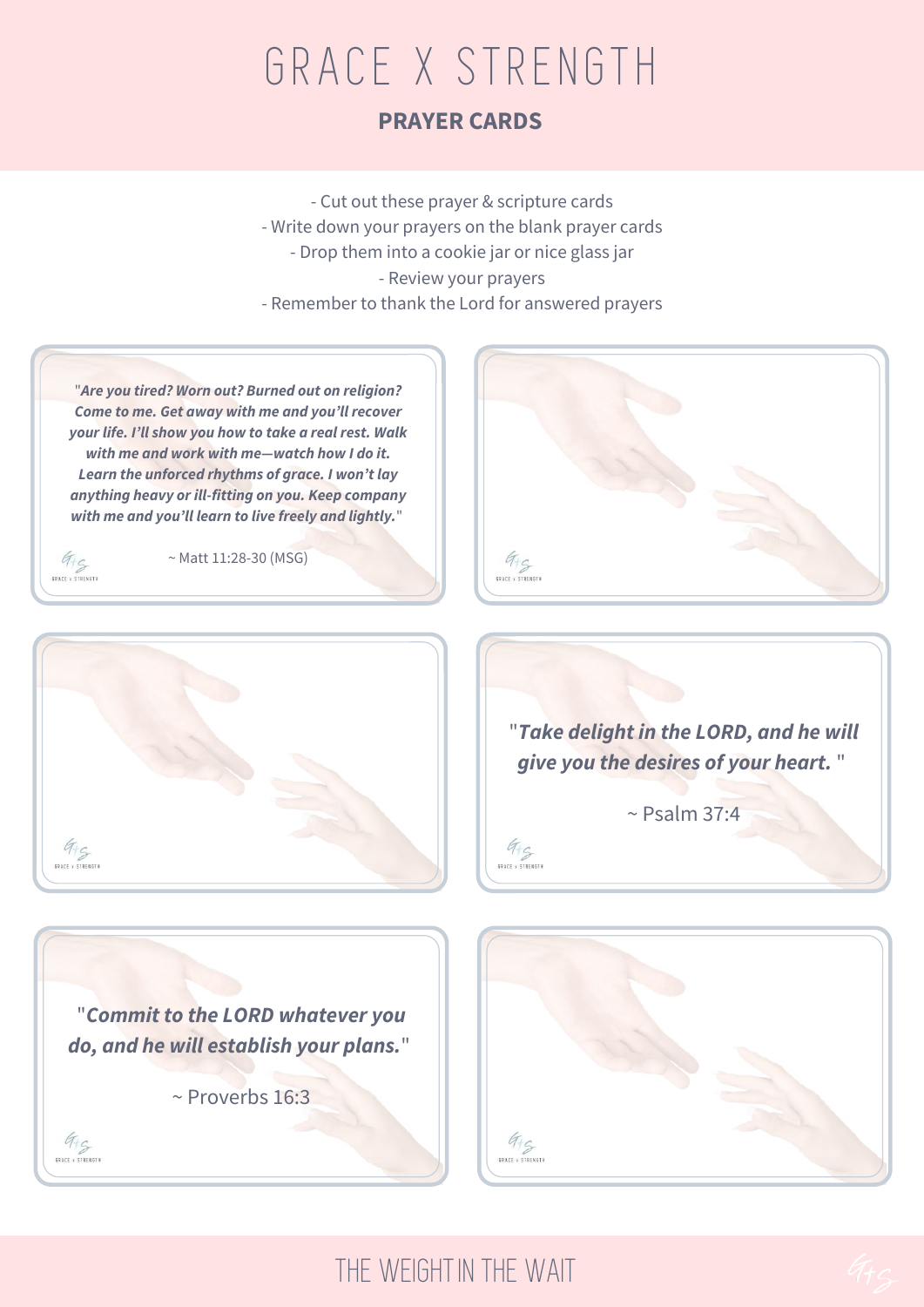GRACE X STRENGTH GRACE X STRENGTH **"IN THE WAITING" PLAYLIST** ~ G*race x Strength Spotify playlist* ~

### **Songs:**

- 1. GRACE AWAITING ME
- GREAT ARE YOU LORD 2.
- 3. SO WILL I (100 BILLION X)
- 4. LEAD ME TO THE CROSS
- 5. OCEANS (WHERE FEET MAY FAIL)

 **SPOTIFY ACCESS** https://open.spotify.com/playlist/35DxZefu4F3LlZwXppR 6wq?si=aflwLYicSDO33dHSlBTeMw

> **Follow our Spotify to access playlists for your practice:**

**GO TO SPOTIFY PLAYLIST**

THE WEIGHT IN THE WAIT

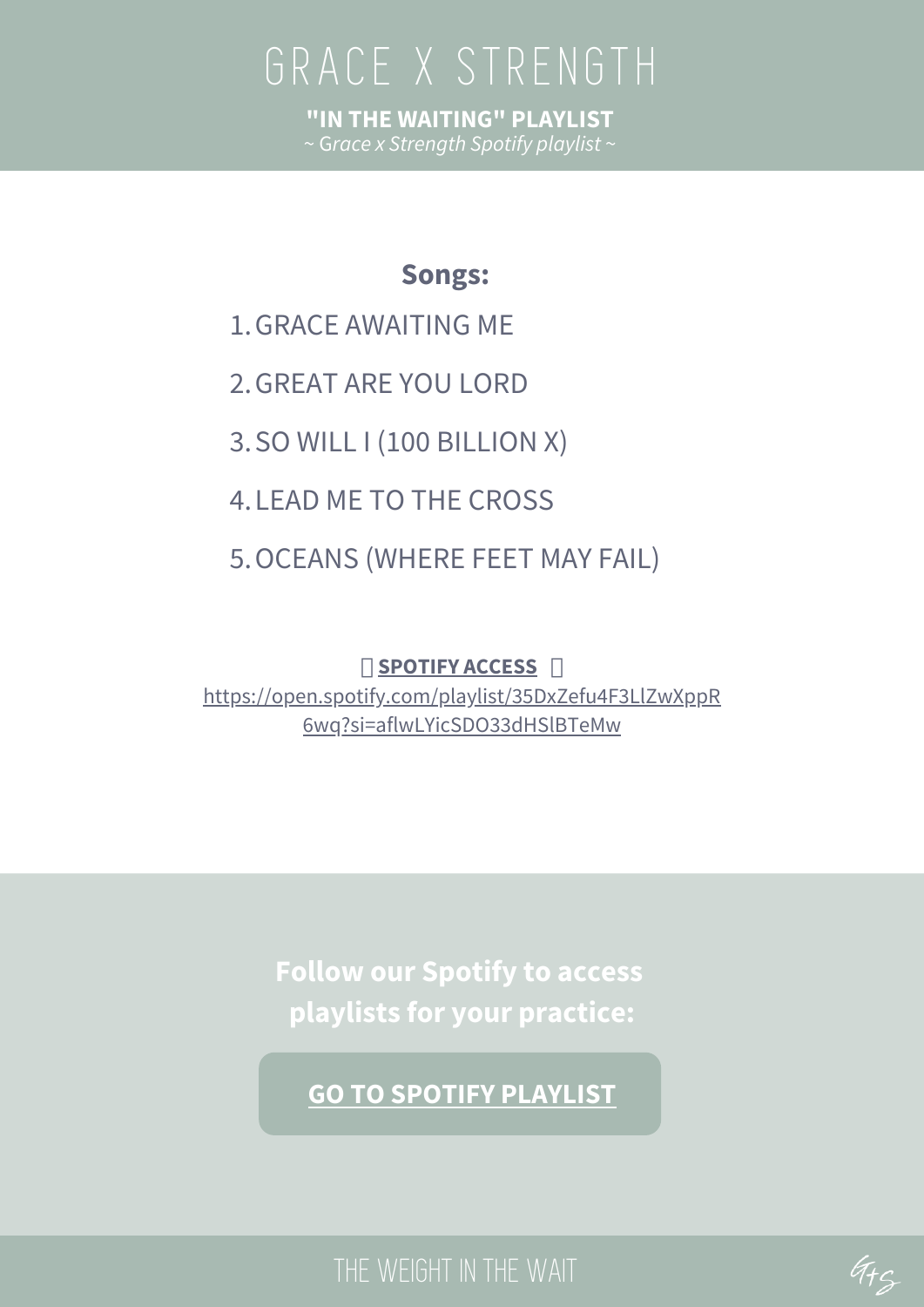## GRACE X STRENGTH **PROTEIN SMOOTHIE RECIPES** *~ Alyssa Mak ~*

*These protein smoothie recipes make for a great post workout treat!*



Strawberries - 1/2 cup Rosewater - 1 tsp Oat milk - 2/3 cup Banana - 1/2 Vanilla protein - 1 scoop

Mango - 1 cup cubed Coconut milk - 1 cup No flavour protein - 1 scoop





Chocolate protein - 1 scoop Oat milk - 1 cup Cinnamon - 1/2 tsp Banana - 1

## THE WEIGHT IN THE WAIT